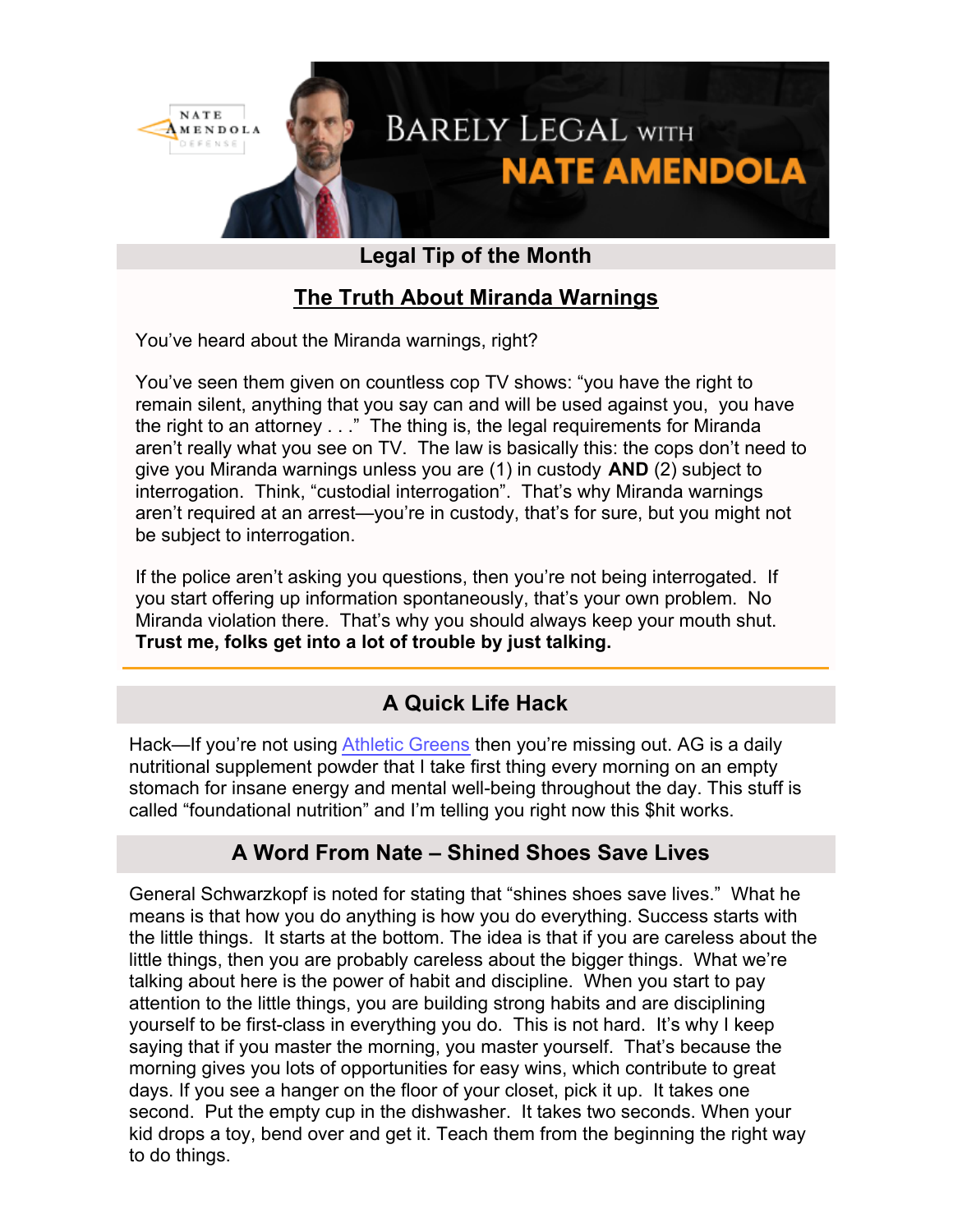#### **What Are Ignition Interlock Devices?**

An Ignition Interlock device (IID) is a small breathalyzer that is installed in your car. The device is about the size of a cell phone. An IID is connected to the ignition system and prevents a car from starting unless the driver gives a passing deep lung air sample.

The device tests the driver's blood alcohol concentration (BAC) by measuring the amount of alcohol in a subject's breath. If the percentage is over .02%, the car will not start.

**Learn More**

### **Nate Amendola Defense Case Result**

### **OUI First Offense, Not Guilty in Barnstable District Court**

The key to winning a case at trial is to develop a believable theory of the case. A winning theory weaves multiple elements. First and foremost, it must be a logical and sellable story. The story must be consistent with every piece of evidence, including bad facts. Of course, the theory must also consider the relevant law. And finally, a good theory of the case contains elements of human emotion.

**Learn More**

#### **Recommended Reading**

#### **Name of the Wind – Patrick Rothfuss**

Lots of my book recommendations come from my sister, who exceeds me on the nerd scale. This is perhaps one of her finest recommendations. I love books about heroes and the hero's journey. This bad boy (the first in a trilogy) is rad beyond explanation. It's about a dude name Kvothe who possesses

superhuman abilities and just rocks the world. I couldn't put this down.